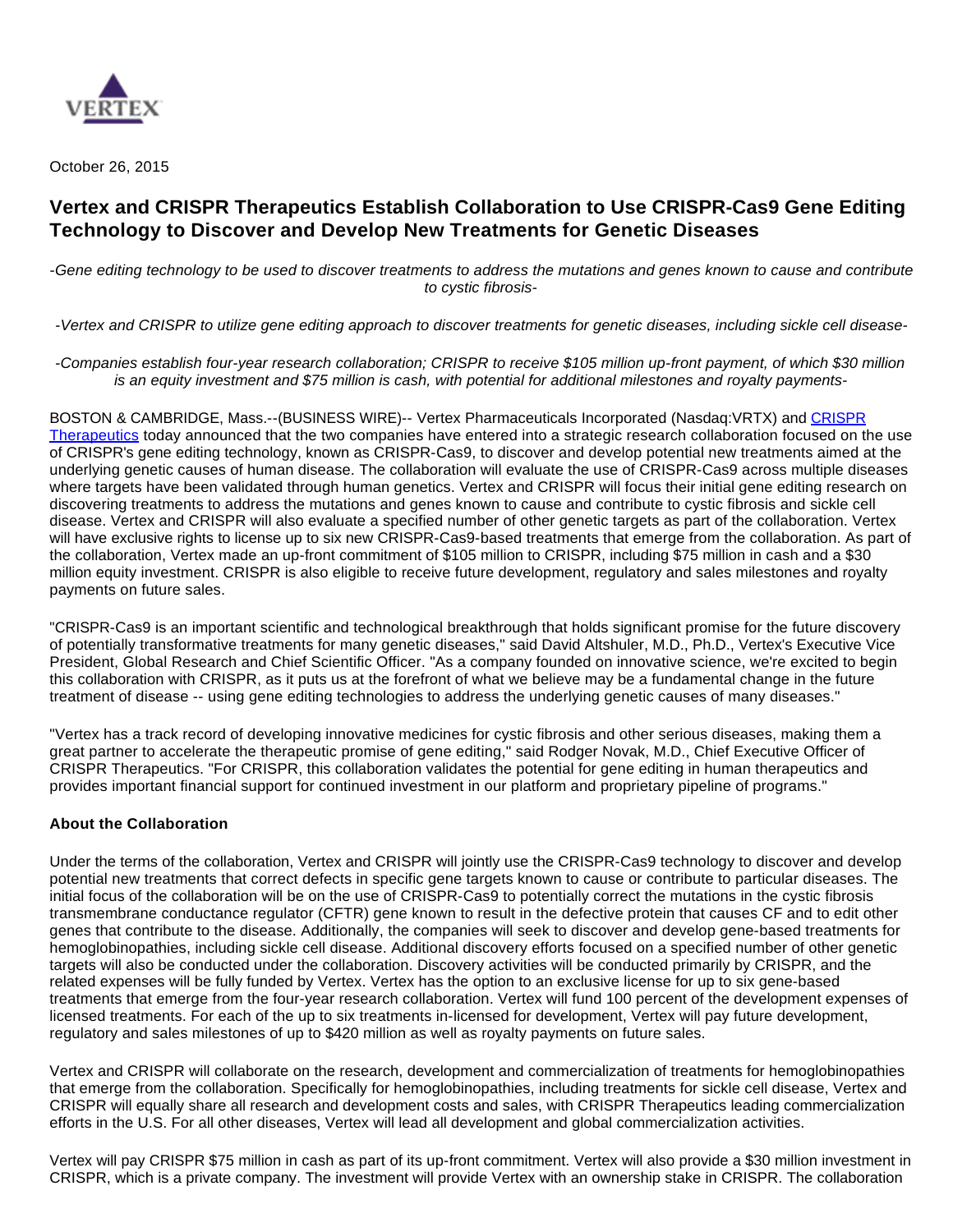also provides Vertex with an observer seat on the CRISPR Board of Directors, which will be filled by Dr. Altshuler.

# **About Gene Editing with CRISPR-Cas9**

"CRISPR" refers to Clustered Regularly Interspaced Short Palindromic Repeats that occur in the genome of certain bacteria, from which the system was discovered. Cas9 is a CRISPR-associated endonuclease (an enzyme) known to act as the "molecular scissors" that cut and edit, or correct, disease-associated DNA in a cell. A guide RNA directs the Cas9 molecular scissors to the exact site of the disease-associated mutation. Once the molecular scissors make a cut in the DNA, additional cellular mechanisms and exogenously added DNA will use the cell's own machinery and other elements to specifically 'repair' the DNA. This technology may offer the ability to directly modify or correct the underlying disease-associated changes in the human genome for the potential treatment of a large number of both rare and common diseases.

Emmanuelle Charpentier, Ph.D., one of [CRISPR Therapeutics' scientific founders,](http://cts.businesswire.com/ct/CT?id=smartlink&url=http%3A%2F%2Fwww.crisprtx.com%2Fabout-us%2Fscientific-founders-advisors.php&esheet=51208886&newsitemid=20151026005392&lan=en-US&anchor=CRISPR+Therapeutics%27+scientific+founders&index=2&md5=fcd4b5ac5889926306e5557e8cd879e1) co-invented the CRISPR-Cas9 technology and is the recipient of multiple prestigious awards in recognition of the potential contribution that the CRISPR-Cas9 technology may have on global health. The other scientific co-founders of CRISPR are Craig Mello, Ph.D., Chad Cowan, Ph.D., Matthew Porteus, M.D., Ph.D., and Daniel Anderson, Ph.D.

#### **About Vertex**

Vertex is a global biotechnology company that aims to discover, develop and commercialize innovative medicines so people with serious diseases can lead better lives. In addition to our clinical development programs focused on cystic fibrosis, Vertex has more than a dozen ongoing research programs aimed at other serious and life-threatening diseases.

Founded in 1989 in Cambridge, Mass., Vertex today has research and development sites and commercial offices in the United States, Europe, Canada and Australia. For five years in a row, Science magazine has named Vertex one of its Top Employers in the life sciences. For additional information and the latest updates from the company, please visit [www.vrtx.com.](http://cts.businesswire.com/ct/CT?id=smartlink&url=http%3A%2F%2Fwww.vrtx.com&esheet=51208886&newsitemid=20151026005392&lan=en-US&anchor=www.vrtx.com&index=3&md5=a9c47984afc3de88b25fb3fc7ee24926)

## **About CRISPR Therapeutics**

The mission of CRISPR Therapeutics is to develop transformative gene-based medicines for patients with serious diseases. Our therapeutic approach aims to cure diseases at the molecular level using the breakthrough gene editing technology called CRISPR-Cas9. With our multi-disciplinary team of world-renowned academics, drug developers and clinicians, we are uniquely positioned to translate CRISPR-Cas9 technology into human therapeutics. We have licensed the foundational CRISPR-Cas9 patent estate for human therapeutic use from our scientific founder, Dr. Emmanuelle Charpentier. We are headquartered in Basel, Switzerland, our R&D operations are in Cambridge, Massachusetts and we have corporate offices in London, United Kingdom. [www.crisprtx.com](http://cts.businesswire.com/ct/CT?id=smartlink&url=http%3A%2F%2Fwww.crisprtx.com&esheet=51208886&newsitemid=20151026005392&lan=en-US&anchor=www.crisprtx.com&index=4&md5=1bf57fd4f0e66d0dbc03c0edce8022bf)

## **Special Note Regarding Forward-looking Statements**

This press release contains forward-looking statements as defined in the Private Securities Litigation Reform Act of 1995, including, without limitation, Dr. Altshuler's statements in the second paragraph of the press release, Dr. Novak's statements in the third paragraph of the press release and the information provided regarding the future development of treatments for genetic diseases using the CRISPR-Cas9 technology. While Vertex believes the forward-looking statements contained in this press release are accurate, these forward-looking statements represent the company's beliefs only as of the date of this press release and there are a number of factors that could cause actual events or results to differ materially from those indicated by such forward-looking statements. Those risks and uncertainties include, among other things, that data may not support further development of the gene-based treatments subject to the collaboration due to safety, efficacy or other reasons, and other risks listed under Risk Factors in Vertex's annual report and quarterly reports filed with the Securities and Exchange Commission and available through the company's website at [www.vrtx.com.](http://cts.businesswire.com/ct/CT?id=smartlink&url=http%3A%2F%2Fwww.vrtx.com&esheet=51208886&newsitemid=20151026005392&lan=en-US&anchor=www.vrtx.com&index=5&md5=b0bf6f9c1ab2e334f2440ea50673112b) Vertex disclaims any obligation to update the information contained in this press release as new information becomes available.

(VRTX-GEN)

View source version on [businesswire.com:](http://businesswire.com/)<http://www.businesswire.com/news/home/20151026005392/en/>

# **Vertex Pharmaceuticals Incorporated Investors:**

Michael Partridge, 617-341-6108 or Kelly Lewis, 617-961-7530 or Eric Rojas, 617-961-7205